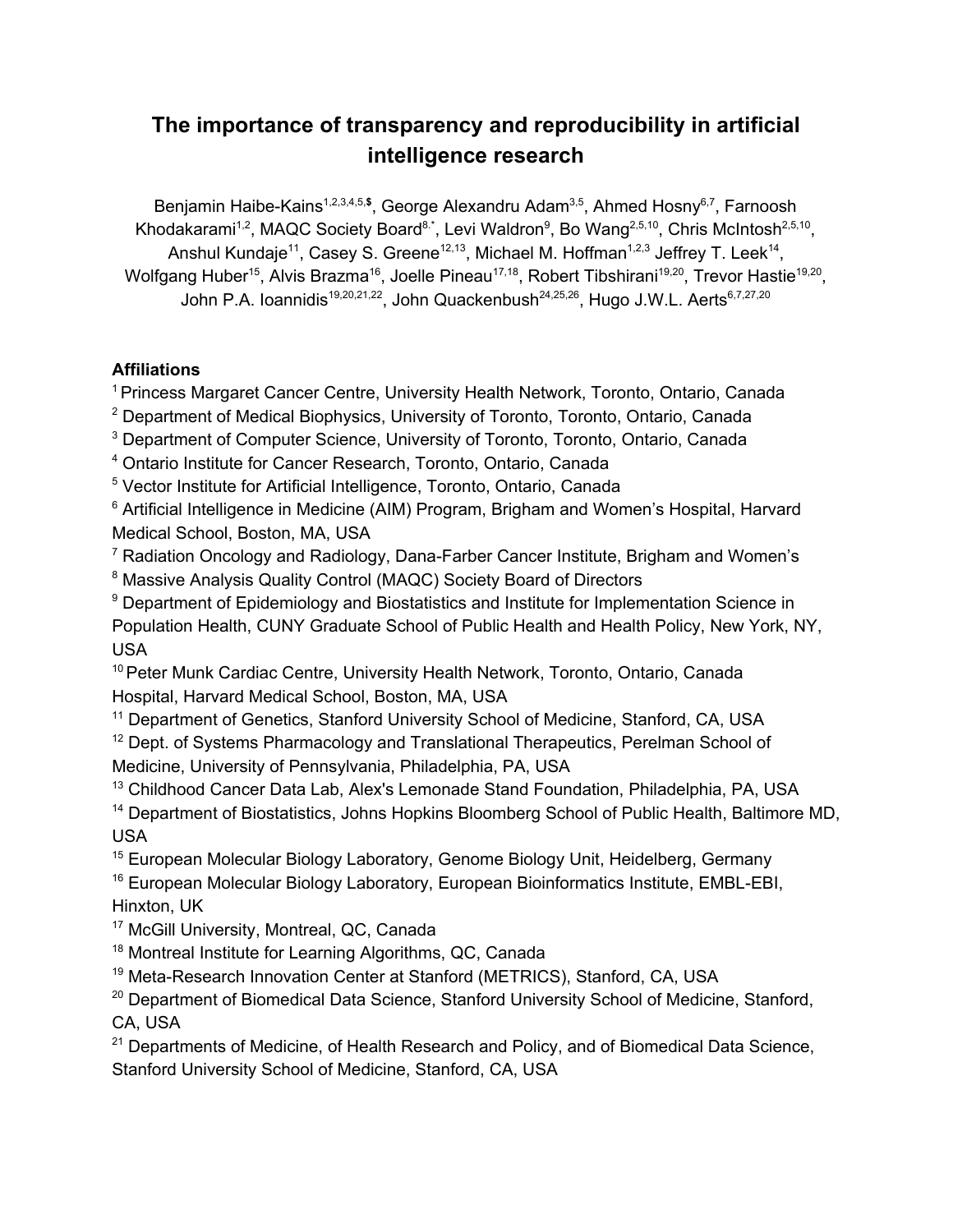<sup>22</sup> Department of Statistics, Stanford University School of Humanities and Sciences, Stanford, CA, USA

<sup>23</sup> Department of Epidemiology and Population Health, Stanford University School of Medicine, Stanford, CA, USA

<sup>24</sup> Department of Biostatistics, Harvard T.H Chan School of Public Health, Boston, MA, USA

<sup>25</sup> Channing Division of Network Medicine, Brigham and Women's Hospital, Boston, MA, USA

<sup>26</sup> Department of Data Science, Dana-Farber Cancer Institute, Boston, MA, USA

 $27$  Radiology and Nuclear Medicine, Maastricht University, Maastricht, Netherlands

<sup>28</sup> Cardiovascular Imaging Research Center, Massachusetts General Hospital, Harvard Medical School, Boston, MA, USA

# **\$ Corresponding Author**

Benjamin Haibe-Kains: [bhaibeka@uhnresearch.ca](mailto:bhaibeka@uhnresearch.ca)

# **\* Massive Analysis Quality Control (MAQC) Society Board of Directors**

Thakkar Shraddha, Rebecca Kusko, Susanna-Assunta Sansone, Weida Tong, Russ D. Wolfinger, Christopher Mason, Wendell Jones, Joaquin Dopazo, Cesare Furlanello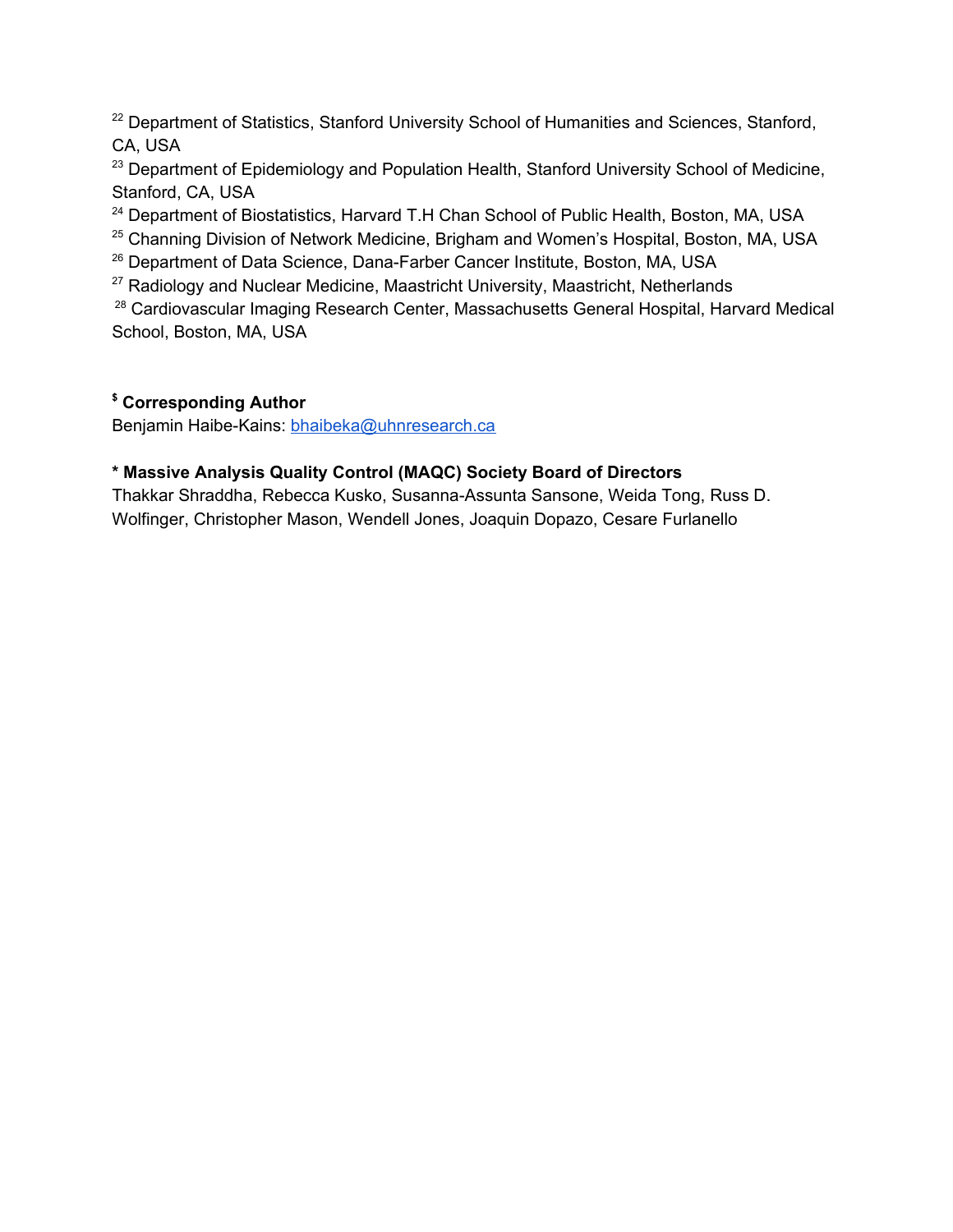#### **Abstract:**

In their study, McKinney et al. showed the high potential of artificial intelligence for breast cancer screening. However, the lack of detailed methods and computer code undermines its scientific value. We identify obstacles hindering transparent and reproducible AI research as faced by McKinney et al and provide solutions with implications for the broader field.

#### **Main Text:**

The evaluation of deep learning for the detection of breast cancer from mammograms by McKinney and colleagues<sup>[1](https://paperpile.com/c/jyeWms/4QOM)</sup> showed promising improvements in screening performance, while highlighting challenges around the reproducibility and transparency of artificial intelligence (AI) research. They assert that their system improves the speed and robustness of breast cancer screening, generalizes to populations beyond those used for training, and outperforms radiologists in specific settings. Upon successful prospective validation, this new system holds great potential for streamlining clinical workflows, reducing false positives, and improving patient outcomes. However, the absence of sufficiently documented methods and computer code underlying the study effectively undermines its scientific value. This shortcoming limits the evidence required for others to prospectively validate and clinically implement such technologies. Here, we identify obstacles hindering transparent and reproducible AI research as faced by McKinney et al. and provide potential solutions with implications for the broader field.

Scientific progress depends upon the ability of independent researchers to (1) scrutinize the results of a research study, (2) reproduce the study's main results using its materials, and (3) build upon them in future studies<sup>[2](https://paperpile.com/c/jyeWms/FMQr)</sup>. Publication of insufficiently documented research violates the core principles underlying scientific discovery [3,4](https://paperpile.com/c/jyeWms/cmyq+5nDd) . The authors state *"The code used for training the models has a large number of dependencies on internal tooling, infrastructure and hardware, and its release is therefore not feasible"*. Computational reproducibility is indispensable for robust AI applications<sup>[5,6](https://paperpile.com/c/jyeWms/4zSX+lvNF)</sup> more complex methods demand greater transparency<sup>[7](https://paperpile.com/c/jyeWms/m7Eu)</sup>. In the absence of code, reproducibility falls back on replicating methods from textual description. Although, the authors claim that *"all experiments and implementation details are described in sufficient detail in the Supplementary Methods section to support replication with non-proprietary libraries"*, key details about their analysis are lacking. Even with sufficient description, reproducing complex computational pipelines based purely on text is a subjective and challenging task<sup>[8,9](https://paperpile.com/c/jyeWms/Tw8q+kZ1T)</sup>.

More specifically, the authors' description of the model development as well as data processing and training pipelines lacks critical details. The definition of multiple hyperparameters for the model's architecture (composed of three networks referred to as the Breast, Lesion, and Case models) is missing (Table 1). The authors did not disclose the parameters used for data augmentation; the transformations used are stochastic and can significantly affect model performance<sup>[10](https://paperpile.com/c/jyeWms/vurg)</sup>. Details of the training pipeline were also missing. For instance, they state that the mini-batches were sampled to contain an equal proportion of negative and positive examples, potentially leading to multiple instances of the same patients in a given epoch. Deep learning optimization algorithms such as stochastic gradient descent typically operate under the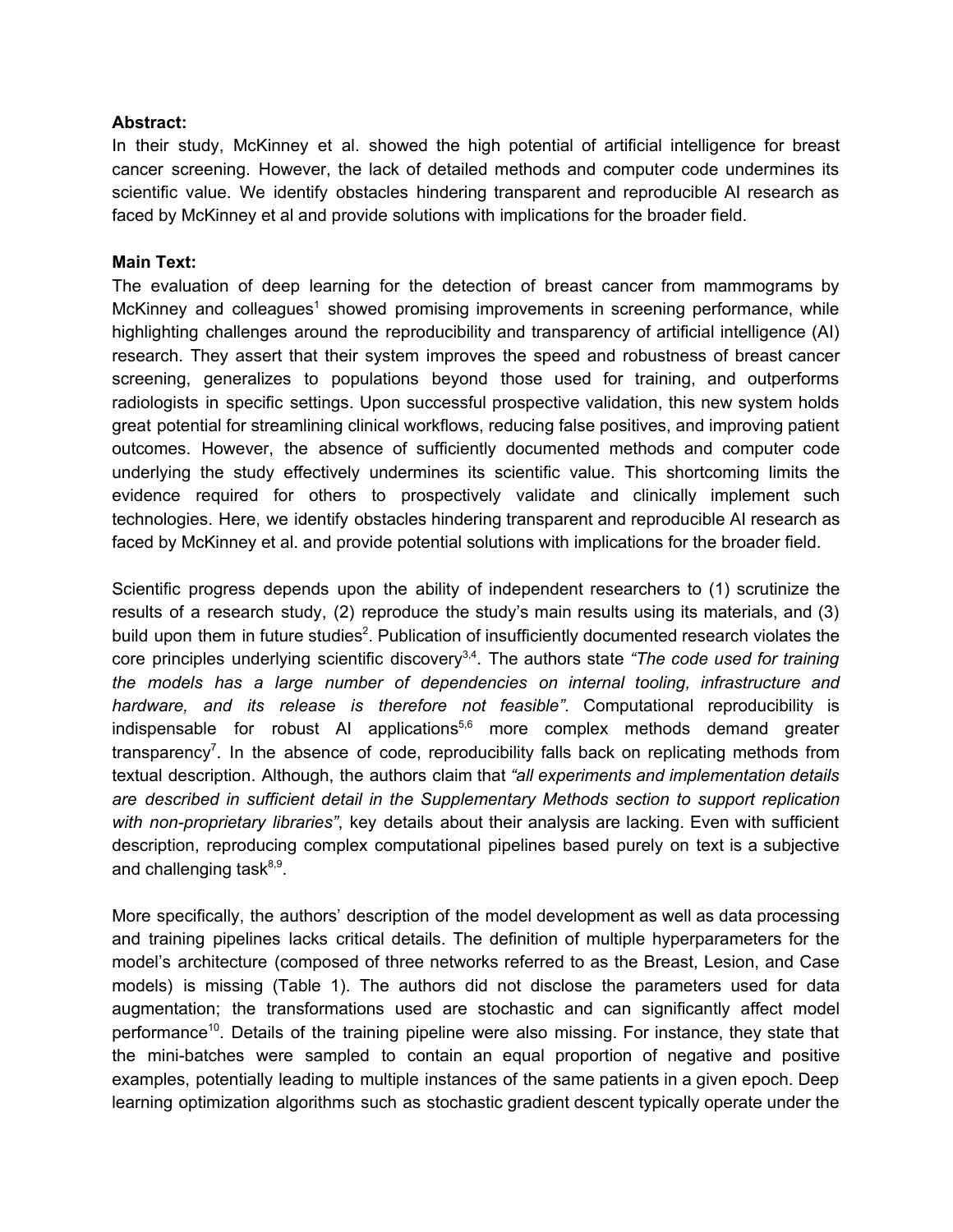assumption that a given sample is provided to the model exactly once per epoch. The lack of detail regarding the per-batch balancing of classes prevents replicating the training pipeline.

There exist numerous frameworks and platforms to make artificial intelligence research more transparent and reproducible (Table 2). For the sharing of code, these include Bitbucket, GitHub, and GitLab among others. The multiple software dependencies of large-scale machine learning applications require appropriate control of software environment, which can be achieved through package managers including Conda, as well as container and virtualization systems, including Code Ocean, Gigantum and Colaboratory. If virtualization of the Mckinney et al. internal tooling proved to be difficult, they could have released the computer code and documentation. The authors could also have created toy examples to show how new data must be processed to generate predictions. As for the trained model, many platforms allow sharing of deep learning models, including TensorFlow Hub, ModelHub.ai, ModelDepot, and Model Zoo with support for multiple frameworks such as PyTorch, Caffe, and TensorFlow. Since the authors created their model with the publicly available TensorFlow library, sharing of the model should be trivial. In addition to improving accessibility and transparency, such tools can significantly accelerate model development, validation, and transition into production and clinical implementation.

Another crucial aspect of ensuring reproducibility lies in access to the data the models were derived from. In their study, McKinney et al. used two large datasets under license, properly disclosing this limitation in their publication. Sharing of patient health information is highly regulated due to privacy concerns. Despite these challenges, sharing of raw data has become more common in biomedical literature, increasing from under 1% in the early 2000s to 20% today<sup>[11](https://paperpile.com/c/jyeWms/nfqj)</sup>. However, if the data cannot be shared, the model predictions and data labels themselves should be released, allowing further statistical analyses.

Although sharing of code and data is widely seen as a crucial part of scientific research, the adoption varies across fields. In fields such as genomics, complex computational pipelines and sensitive datasets have been shared for decades<sup>[12](https://paperpile.com/c/jyeWms/mefx)</sup>. Guidelines related to genomic data are clear, detailed, and most importantly, enforced. It is generally accepted that all code and data are released alongside a publication. In other fields of medicine and science as a whole, this is much less common, and data and code are rarely made available. For scientific efforts where a clinical application is envisioned and human lives would be at stake, we argue that the bar of transparency should be set even higher. If data cannot be shared with the entire scientific community, because of licensing or other insurmountable issues, at a minimum a mechanism should be set so that some highly-trained, independent investigators can access the data and verify the analyses. This would allow a truly adequate peer-review of the study and its evidence before moving into clinical implementation.

Many egregious failures of science were due to lack of public access to code and data used in the discovery process<sup>[13,14](https://paperpile.com/c/jyeWms/H8xL+t9dn)</sup>. These unfortunate lessons should not be lost on either journal editors or its readers. Journals have an obligation to hold authors to the standards of reproducibility that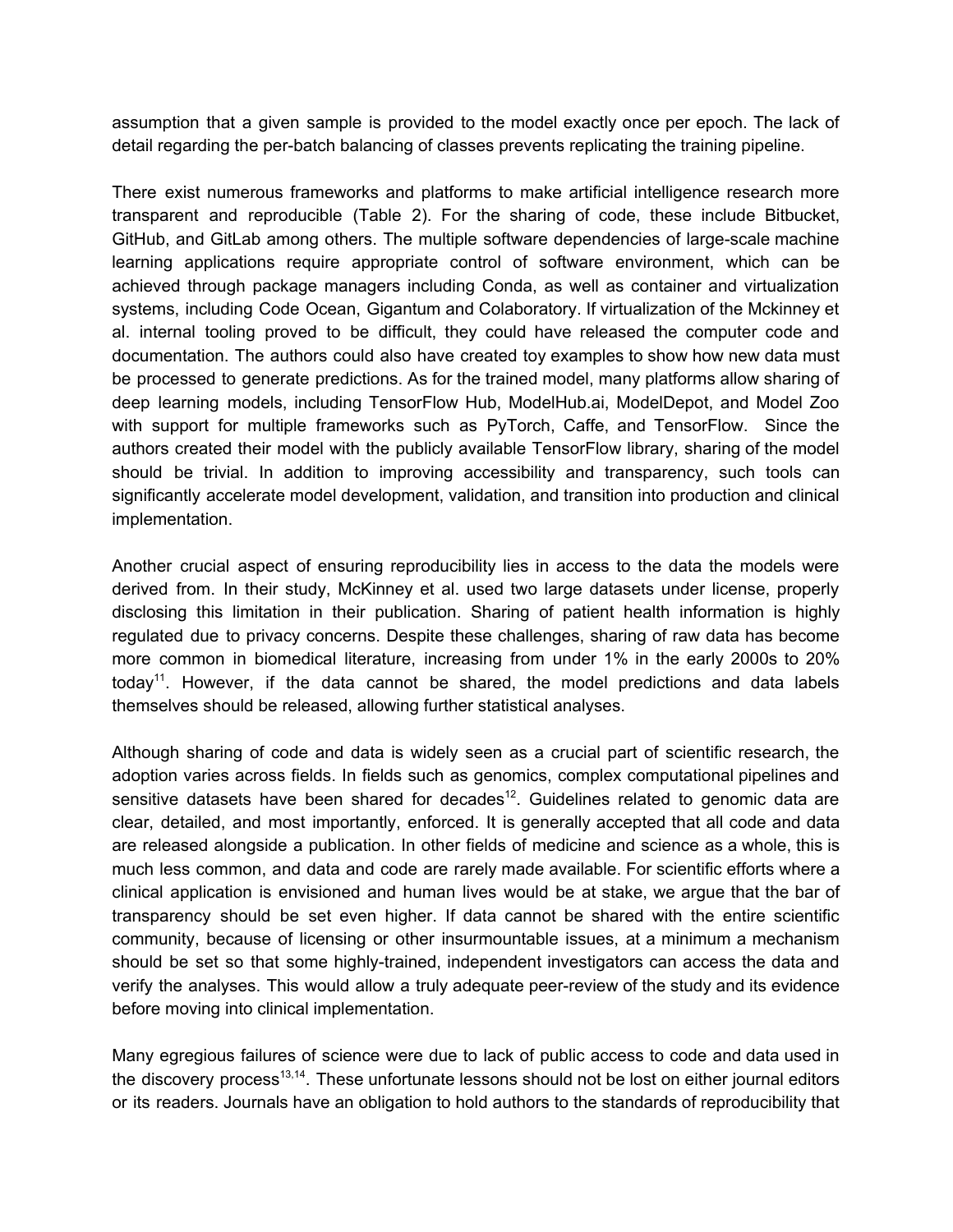benefit not only other researchers, but also the creators of a given method. Making one's methods reproducible may surface biases or shortcomings to authors before publication<sup>[15](https://paperpile.com/c/jyeWms/bigq)</sup>. Preventing external validation of a model will likely reduce its impact and could lead to unintended consequences<sup>[15](https://paperpile.com/c/jyeWms/bigq)</sup>. The failure of McKinney et al. to share key materials and information transforms their work from a scientific publication open to verification into a promotion of a closed technology.

We have high hopes for the utility of AI methods in medicine. Ensuring that these methods meet their potential, however, requires that these studies be reproducible. Unfortunately, the biomedical literature is littered with studies that have failed the test of reproducibility, and many of these can be tied to methodologies and experimental practices that could not be investigated due to failure to fully disclose software and data. This is even more important for applications intended for use in the diagnosis or treatment of human disease.

### **Competing Interests**

AH is a shareholder of and receives consulting fees from Altis Labs. MMH received a GPU Grant from Nvidia. HJWLA is a shareholder of and receives consulting fees from Onc.AI. BHK is a scientific advisor for Altis Labs. GAA, FK, LW, BW, CM, AK, CSG, JTL, WH, AB, JP, RT, TH, JPAI and JQ declare no other competing interests related to the manuscript.

### **Author Contributions**

BHK and GAA wrote the first draft of the manuscript. BHK and HJWLA designed and supervised the study. AH, FK, LW, BW, CM, AK, CSG, MMH, JTL, WH, AB, JP, RT, TH, JPAI and JQ contributed to the writing of the manuscript.

## **References**

- 1. McKinney, S. M., Sieniek, M., Godbole, V. & Godwin, J. [International](https://www.nature.com/articles/s41586-019-1799-6) evaluation of an AI system for breast cancer [screening.](https://www.nature.com/articles/s41586-019-1799-6) *[Nature](https://www.nature.com/articles/s41586-019-1799-6)* [\(2020\).](https://www.nature.com/articles/s41586-019-1799-6)
- 2. Nature Research Editorial Policies. Reporting standards and [availability](https://www.nature.com/nature-research/editorial-policies/reporting-standards) of data, materials, code and [protocols.](https://www.nature.com/nature-research/editorial-policies/reporting-standards) *[Springer](https://www.nature.com/nature-research/editorial-policies/reporting-standards) Natur[e](https://www.nature.com/nature-research/editorial-policies/reporting-standards)* <https://www.nature.com/nature-research/editorial-policies/reporting-standards>[.](http://paperpile.com/b/jyeWms/FMQr)
- 3. [Bluemke,](https://pubs.rsna.org/doi/10.1148/radiol.2019192515) D. A. *et [al.](https://pubs.rsna.org/doi/10.1148/radiol.2019192515)* Assessing Radiology Research on Artificial [Intelligence:](https://pubs.rsna.org/doi/10.1148/radiol.2019192515) A Brief Guide for Authors, Reviewers, and [Readers—From](https://pubs.rsna.org/doi/10.1148/radiol.2019192515) the Radiology Editorial Board. *[Radiology](https://pubs.rsna.org/doi/10.1148/radiol.2019192515)* [192515](https://pubs.rsna.org/doi/10.1148/radiol.2019192515) (2019) doi[:10.1148/radiol.2019192515](http://dx.doi.org/10.1148/radiol.2019192515)[.](http://paperpile.com/b/jyeWms/cmyq)
- 4. Gundersen, O. E., Gil, Y. & Aha, D. W. On reproducible AI: Towards [reproducible](https://www.aaai.org/ojs/index.php/aimagazine/article/view/2816) research, open science, and digital scholarship in AI [publications.](https://www.aaai.org/ojs/index.php/aimagazine/article/view/2816) *AI [Magazine](https://www.aaai.org/ojs/index.php/aimagazine/article/view/2816)* **[39](https://www.aaai.org/ojs/index.php/aimagazine/article/view/2816)**, 56–68 [\(2018\).](https://www.aaai.org/ojs/index.php/aimagazine/article/view/2816)
- 5. [Stodden,](https://science.sciencemag.org/content/354/6317/1240) V. *et [al.](https://science.sciencemag.org/content/354/6317/1240)* Enhancing reproducibility for [computational](https://science.sciencemag.org/content/354/6317/1240) methods. *[Science](https://science.sciencemag.org/content/354/6317/1240)* **[354](https://science.sciencemag.org/content/354/6317/1240)**[,](https://science.sciencemag.org/content/354/6317/1240) [1240–1241](https://science.sciencemag.org/content/354/6317/1240) (2016).
- 6. Hutson, M. Artificial intelligence faces [reproducibility](https://science.sciencemag.org/content/359/6377/725) crisis. *[Science](https://science.sciencemag.org/content/359/6377/725)* **[359](https://science.sciencemag.org/content/359/6377/725)**, [725–726](https://science.sciencemag.org/content/359/6377/725) (2018).
- 7. Bzdok, D. & Ioannidis, J. P. A. Exploration, Inference, and Prediction in [Neuroscience](https://arxiv.org/abs/1903.10310) and [Biomedicine.](https://arxiv.org/abs/1903.10310) *Trends [Neurosci.](https://arxiv.org/abs/1903.10310)* **[42](https://arxiv.org/abs/1903.10310)**, [251–262](https://arxiv.org/abs/1903.10310) (2019).
- 8. Gundersen, O. E. & Kjensmo, S. State of the art: [Reproducibility](https://www.aaai.org/ocs/index.php/AAAI/AAAI18/paper/viewFile/17248/15864) in artificial intelligence. in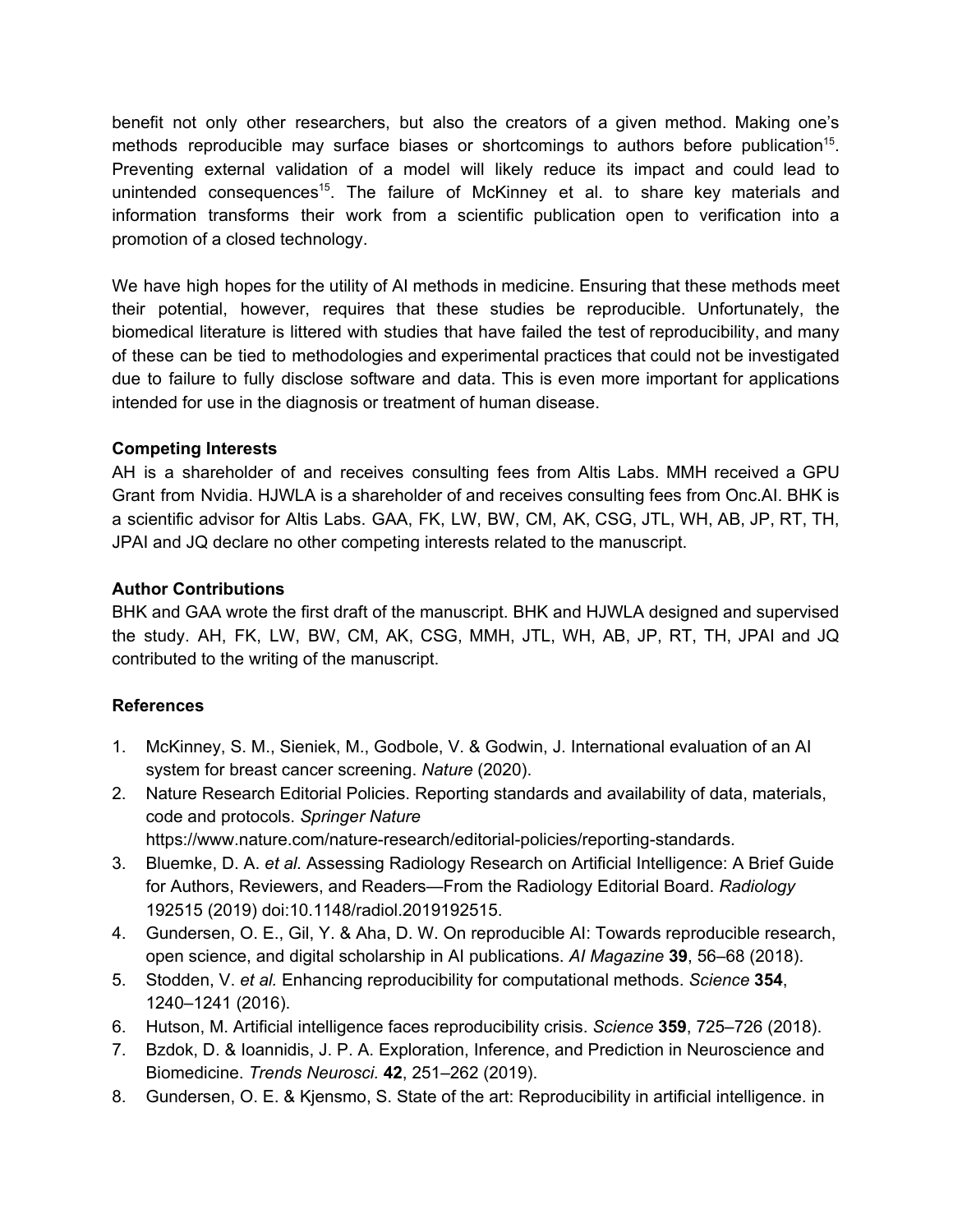*[Thirty-second](https://www.aaai.org/ocs/index.php/AAAI/AAAI18/paper/viewFile/17248/15864) AAAI conference on artificial intelligence* [\(2018\).](https://www.aaai.org/ocs/index.php/AAAI/AAAI18/paper/viewFile/17248/15864)

- 9. [Beaulieu-Jones,](https://www.ncbi.nlm.nih.gov/pmc/articles/PMC6103790/) B. K. & Greene, C. S. Reproducibility of computational workflows is automated using [continuous](https://www.ncbi.nlm.nih.gov/pmc/articles/PMC6103790/) analysis. *Nat. [Biotechnol.](https://www.ncbi.nlm.nih.gov/pmc/articles/PMC6103790/)* **[35](https://www.ncbi.nlm.nih.gov/pmc/articles/PMC6103790/)**, [342–346](https://www.ncbi.nlm.nih.gov/pmc/articles/PMC6103790/) (2017).
- 10. Shorten, C. & [Khoshgoftaar,](https://link.springer.com/article/10.1186/s40537-019-0197-0) T. M. A survey on Image Data Augmentation for Deep [Learning.](https://link.springer.com/article/10.1186/s40537-019-0197-0) *[Journal](https://link.springer.com/article/10.1186/s40537-019-0197-0) of Big Dat[a](https://link.springer.com/article/10.1186/s40537-019-0197-0)* **[6](https://link.springer.com/article/10.1186/s40537-019-0197-0)**, 60 [\(2019\).](https://link.springer.com/article/10.1186/s40537-019-0197-0)
- 11. Wallach, J. D., Boyack, K. W. & Ioannidis, J. P. A. [Reproducible](https://journals.plos.org/plosbiology/article?id=10.1371/journal.pbio.2006930) research practices, [transparency,](https://journals.plos.org/plosbiology/article?id=10.1371/journal.pbio.2006930) and open access data in the biomedical literature, 2015-2017. *[PLoS](https://journals.plos.org/plosbiology/article?id=10.1371/journal.pbio.2006930) Biol[.](https://journals.plos.org/plosbiology/article?id=10.1371/journal.pbio.2006930)* **[16](https://journals.plos.org/plosbiology/article?id=10.1371/journal.pbio.2006930)**[,](https://journals.plos.org/plosbiology/article?id=10.1371/journal.pbio.2006930) [e2006930](https://journals.plos.org/plosbiology/article?id=10.1371/journal.pbio.2006930) (2018).
- 12. [Amann,](https://science.sciencemag.org/content/363/6425/350) R. I. *et [al.](https://science.sciencemag.org/content/363/6425/350)* Toward [unrestricted](https://science.sciencemag.org/content/363/6425/350) use of public genomic data. *[Science](https://science.sciencemag.org/content/363/6425/350)* **[363](https://science.sciencemag.org/content/363/6425/350)**, [350–352](https://science.sciencemag.org/content/363/6425/350) [\(2019\).](https://science.sciencemag.org/content/363/6425/350)
- 13. Iqbal, S. A., Wallach, J. D., Khoury, M. J., Schully, S. D. & Ioannidis, J. P. A. [Reproducible](https://journals.plos.org/plosbiology/article?id=10.1371/journal.pbio.1002333) Research Practices and [Transparency](https://journals.plos.org/plosbiology/article?id=10.1371/journal.pbio.1002333) across the Biomedical Literature. *[PLoS](https://journals.plos.org/plosbiology/article?id=10.1371/journal.pbio.1002333) Biol[.](https://journals.plos.org/plosbiology/article?id=10.1371/journal.pbio.1002333)* **[14](https://journals.plos.org/plosbiology/article?id=10.1371/journal.pbio.1002333)**[,](https://journals.plos.org/plosbiology/article?id=10.1371/journal.pbio.1002333) [e1002333](https://journals.plos.org/plosbiology/article?id=10.1371/journal.pbio.1002333) (2016).
- 14. Carlson, B. Putting [oncology](https://www.ncbi.nlm.nih.gov/pmc/articles/PMC3474449/) patients at risk. *[Biotechnol.](https://www.ncbi.nlm.nih.gov/pmc/articles/PMC3474449/) Healthc[.](https://www.ncbi.nlm.nih.gov/pmc/articles/PMC3474449/)* **[9](https://www.ncbi.nlm.nih.gov/pmc/articles/PMC3474449/)**, 17–21 [\(2012\).](https://www.ncbi.nlm.nih.gov/pmc/articles/PMC3474449/)
- 15. [Sculley,](https://papers.nips.cc/paper/5656-hidden-technical-debt-in-machine-learning-systems.pdf) D. *et [al.](https://papers.nips.cc/paper/5656-hidden-technical-debt-in-machine-learning-systems.pdf)* Hidden [Technical](https://papers.nips.cc/paper/5656-hidden-technical-debt-in-machine-learning-systems.pdf) Debt in Machine Learning Systems. in *[Advances](https://papers.nips.cc/paper/5656-hidden-technical-debt-in-machine-learning-systems.pdf) in Neural [Information](https://papers.nips.cc/paper/5656-hidden-technical-debt-in-machine-learning-systems.pdf) Processing Systems 28* (eds. Cortes, C., [Lawrence,](https://papers.nips.cc/paper/5656-hidden-technical-debt-in-machine-learning-systems.pdf) N. D., Lee, D. D., Sugiyama, M. & Garnett, R.) 2503–2511 (Curran [Associates,](https://papers.nips.cc/paper/5656-hidden-technical-debt-in-machine-learning-systems.pdf) Inc., 2015).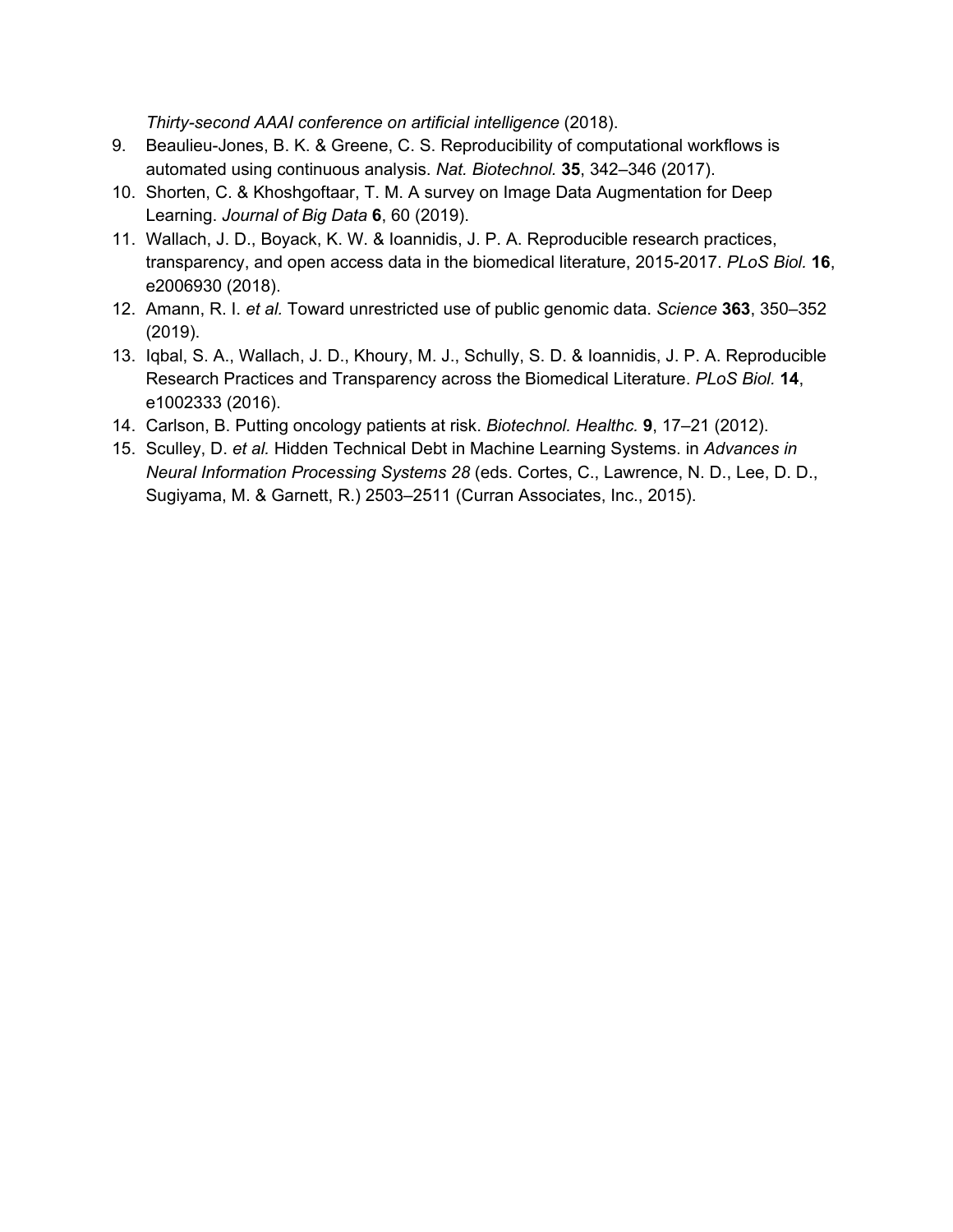**Table 1: Essential hyperparameters for reproducing the study for each of the three models (Lesion, Breast, and Case), including those missing from the description in Mckinney et al.**

|                           | <b>Lesion</b>                                   | <b>Breast</b>  | Case           |
|---------------------------|-------------------------------------------------|----------------|----------------|
| Learning rate             | Missing                                         | 0.0001         | Missing        |
| Learning rate<br>schedule | Missing                                         | <b>Stated</b>  | Missing        |
| Optimizer                 | Stochastic gradient<br>descent with<br>momentum | Adam           | Missing        |
| Momentum                  | Missing                                         | Not applicable | Not applicable |
| Batch size 4              |                                                 | Unclear        | $\overline{2}$ |
| Epochs                    | Missing                                         | 120,000        | Missing        |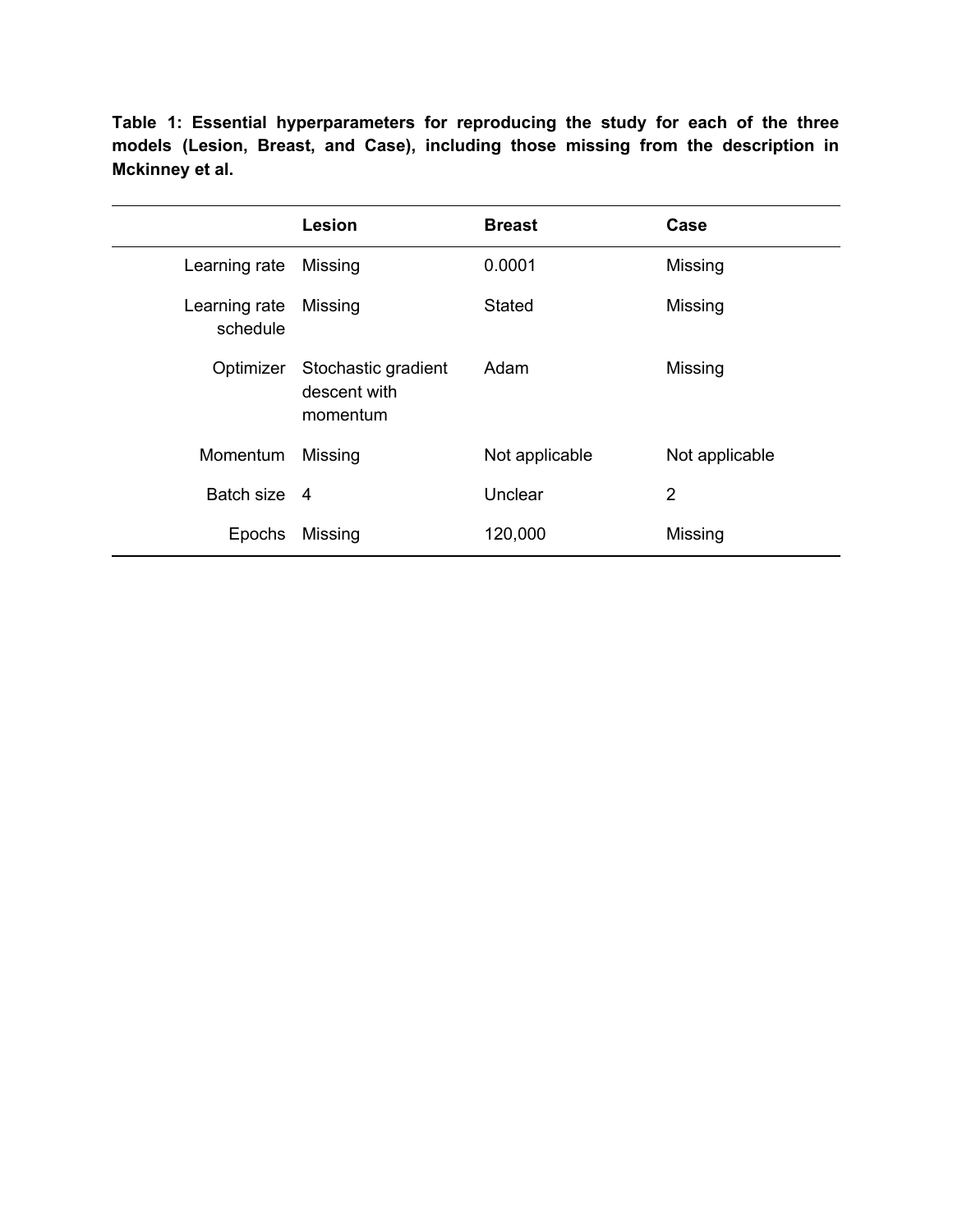**Table 2: Frameworks and platforms to share code, software dependencies and deep learning models to make artificial intelligence research more transparent and reproducible.**

| <b>Resource</b>          | <b>URL</b>                        |  |  |  |
|--------------------------|-----------------------------------|--|--|--|
| Code                     |                                   |  |  |  |
| <b>BitBucket</b>         | https://bitbucket.org             |  |  |  |
| GitHub                   | https://github.com                |  |  |  |
| GitLab                   | https://about.gitlab.com          |  |  |  |
| Software dependencies    |                                   |  |  |  |
| Conda                    | https://conda.io                  |  |  |  |
| Code Ocean               | https://codeocean.com             |  |  |  |
| Gigantum                 | https://gigantum.com              |  |  |  |
| Colaboratory             | https://colab.research.google.com |  |  |  |
| Deep learning models     |                                   |  |  |  |
| <b>TensorFlow Hub</b>    | https://www.tensorflow.org/hub    |  |  |  |
| ModelHub                 | http://modelhub.ai                |  |  |  |
| ModelDepot               | https://modeldepot.io             |  |  |  |
| Model Zoo                | https://modelzoo.co               |  |  |  |
| Deep learning frameworks |                                   |  |  |  |
| <b>TensorFlow</b>        | https://www.tensorflow.org/       |  |  |  |
| Caffe                    | https://caffe.berkeleyvision.org/ |  |  |  |
| PyTorch                  | https://pytorch.org/              |  |  |  |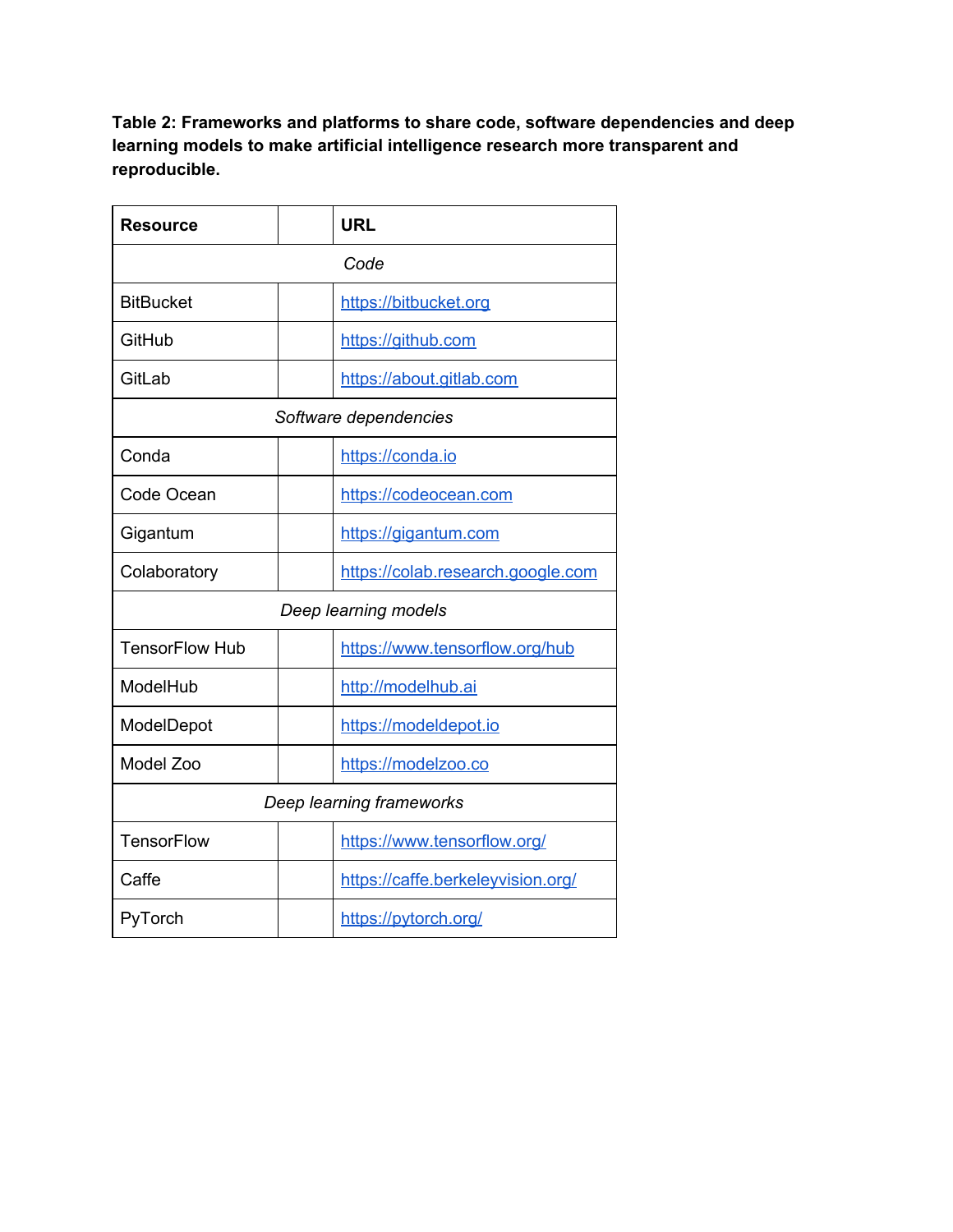| <b>Author Name</b>    | <b>ORCID</b>         |  |
|-----------------------|----------------------|--|
| Benjamin Haibe-Kains  | 0000-0002-7684-0079  |  |
| George-Alexandru Adam | 0000-0001-9084-3703  |  |
| Ahmed Hosny           | 0000-0002-1844-481X  |  |
| Levi Waldron          | 0000-0003-2725-0694  |  |
| Bo Wang               | /0000-0002-9620-3413 |  |
| Chris McIntosh        | 0000-0003-1371-1250  |  |
| Anshul Kundaje        | 0000-0003-3084-2287  |  |
| Casey S. Greene       | 0000-0001-8713-9213  |  |
| Michael M. Hoffman    | 0000-0002-4517-1562  |  |
| Jeffrey T. Leek       | 0000-0002-2873-2671  |  |
| <b>Wolfgang Huber</b> | 0000-0002-0474-2218  |  |
| Alvis Brazma          | 0000-0001-5988-7409  |  |
| Joelle Pineau         | 0000-0003-0747-7250  |  |
| Robert Tibshirani     | 0000-0003-0553-5090  |  |
| <b>Trevor Hastie</b>  | 0000-0002-0164-3142  |  |
| John P. A. Ioannidis  | 0000-0003-3118-6859  |  |
| John Quackenbush      | 0000-0002-2702-5879  |  |
| Hugo JWL Aerts        | 0000-0002-2122-2003  |  |

| <b>MAQC Society Board Members</b> | <b>ORCID</b>        |
|-----------------------------------|---------------------|
| Thakkar Shraddha                  | 0000-0002-2920-7713 |
| Rebecca Kusko                     | 0000-0001-5331-5119 |